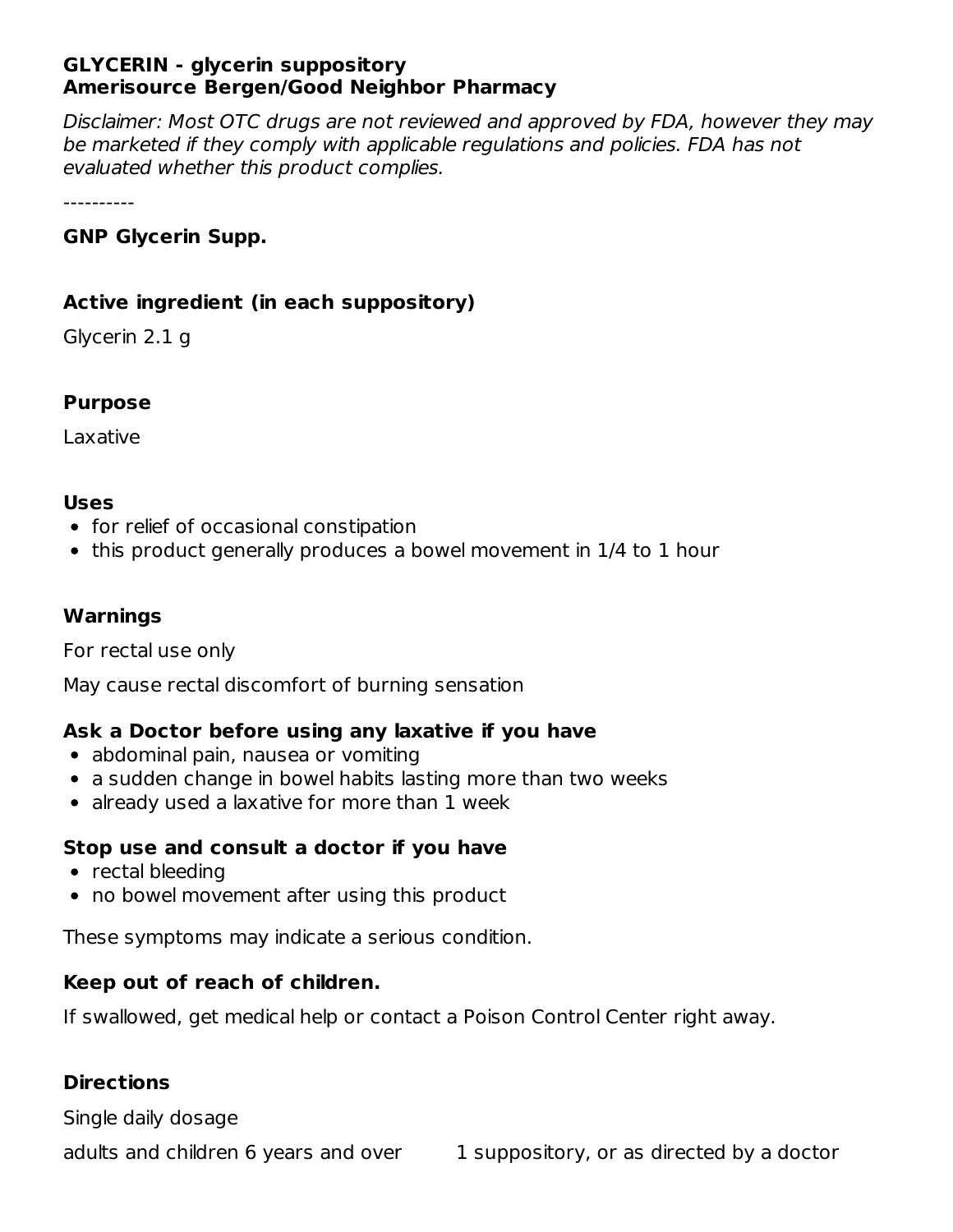Insert suppository well up into rectum.

Suppository need not melt completely to produce laxative action.

#### **Other information**

- Store container tightly closed.
- Keep away from excessive heat.  $\bullet$

#### **Inactive ingredients**

purified water, sodium hydroxide, stearic acid

# **Glycerin Suppositories, 50 count**

The product package shown represents a sample of that currently in use. Additional packaging may also be available.

Glycerin Suppositories, 50 count

Distributed by AmeriscourceBergen

1300 Morris Drive

Chesterbrook, PA 19087

www.goodneighborpharmacy.com



| <b>GLYCERIN</b>                |                |                           |               |  |  |  |  |
|--------------------------------|----------------|---------------------------|---------------|--|--|--|--|
| glycerin suppository           |                |                           |               |  |  |  |  |
|                                |                |                           |               |  |  |  |  |
| <b>Product Information</b>     |                |                           |               |  |  |  |  |
| <b>Product Type</b>            | HUMAN OTC DRUG | <b>Item Code (Source)</b> | NDC:46122-221 |  |  |  |  |
| <b>Route of Administration</b> | RECTAL         |                           |               |  |  |  |  |
|                                |                |                           |               |  |  |  |  |